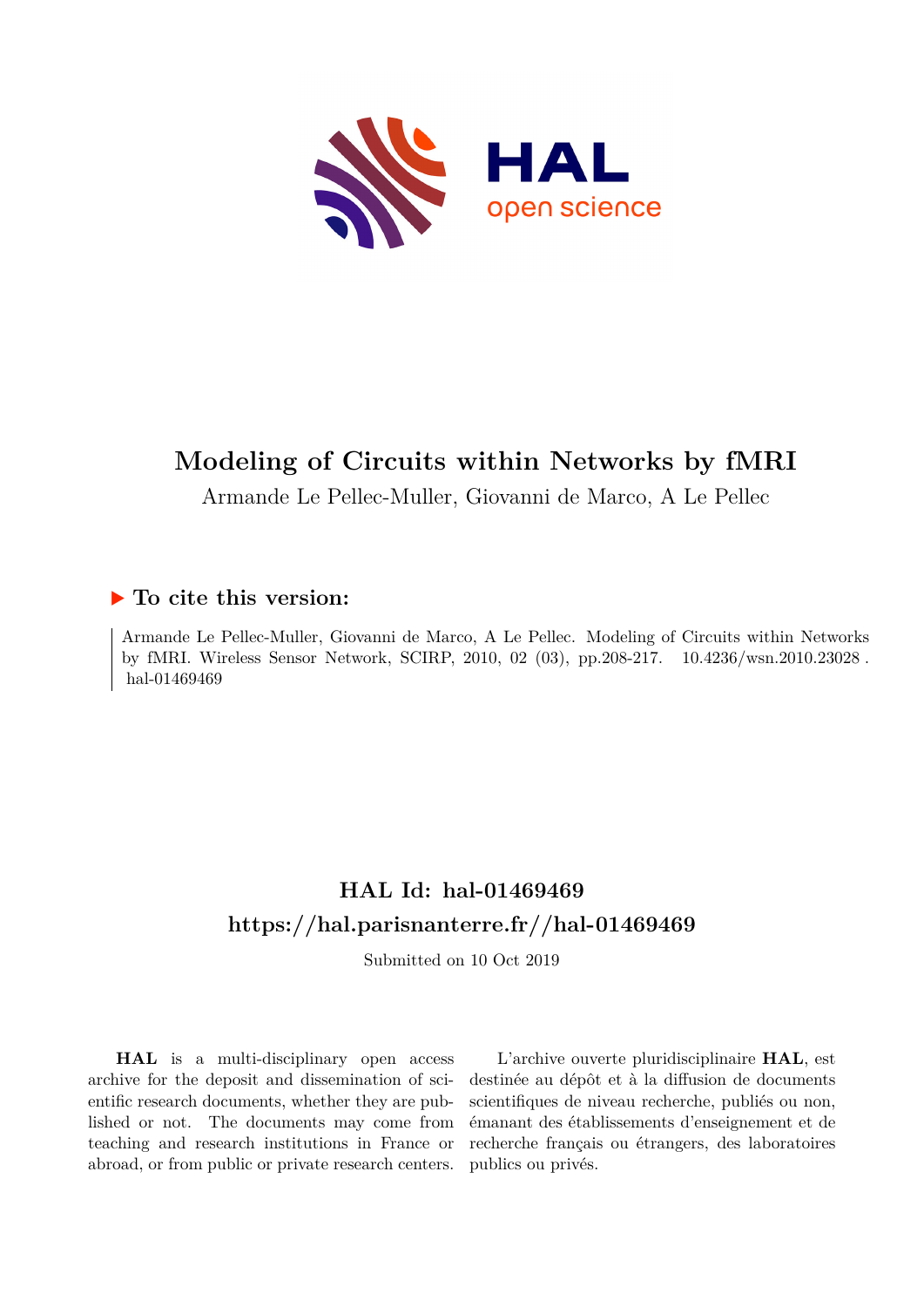

## **Modeling of Circuits within Networks by fMRI**

**G. de Marco, A. le Pellec** 

*Université Paris X, Laboratoire du contrôle moteur et d'analyse du mouvement, Paris, France E-mail*: *demarco.giovanni@gmail.com Received November* 24, 2009; *revised December* 19, 2009; *accepted January* 8, 2010

## **Abstract**

In this review, the authors describe the most recent functional imaging approaches used to explore and identify circuits within networks and model spatially and anatomically interconnected regions. After defining the concept of functional and effective connectivity, the authors describe various methods of identification and modeling of circuits within networks. The description of specific circuits in networks should allow a more realistic definition of dynamic functioning of the central nervous system which underlies various brain functions.

**Keywords:** fMRI, CNS, Modeling, Network, Effective Connectivity

## **1. Introduction**

Imaging can be used to locate the brain areas involved in various forms of motor behavior, attention, vision or emotion, self-awareness and awareness of others, but brain network modeling probably remains the greatest challenge in the field of imaging data analysis [1]. Neuroimaging first allowed researchers to describe the cortical and subcortical activity of regionally segregated functional regions during a variety of experimental or cognitive tasks. More recently, functional integration studies have described how these functionally specialized areas, *i.e.*, areas whose activity is temporally modified, interact within a highly distributed neural network. By using functional magnetic resonance imaging (fMRI), which has become the method most commonly used to investigate human brain functions and define neural populations as distributed local networks transiently, linked by large-scale reciprocal dynamic connections [2].

After defining the concept of functional and effective connectivity, various approaches to the identification and modeling of circuits into networks will be presented in order to more realistically define the dynamics of the central nervous system which underlies various cerebral functions. A distinction should be made between methods that only consider correlations and ignore issues of causality and influence and methods that attempt to describe or draw inferences concerning the direction of influence between regions. Methodological approaches to the study of connectivity using fMRI data may be broadly divided into those that are more data-driven and attempt to map connectivity in the whole brain and those that use prior knowledge or hypotheses-driven, limited to

a restricted set of regions [3]. These two categories of analysis are described, as indicated below, as functional connectivity and effective connectivity, respectively [4-6]. Techniques in the first group that consider only correlations between regions include mapping using seed-voxel correlations. Techniques in the second group use more elaborate models and additional assumptions applied to calculate correlations or covariances to address questions about directional influences and include mapping based on structural equation modeling (SEM), multivariate autoregressive (MAR) modeling, dynamic causal modeling (DCM).

### **2. Functional and Effective Connectivity**

The dichotomy between local and large-scale networks serves as a neural basis for the key assumption that brain functional architecture abides by two principles: functional segregation and functional integration [2,3,7]. A large-scale brain network can be defined as a set of segregated and integrated regions that share strong anatomical connections and functional interactions. Whether top-down or bottom-up, connections and interactions are quintessential aspects of networks [8,9]. Cognitive and sensorimotor processes depend on complex dynamics of temporally and spatially segregated brain activities. While the segregation principle states that some functional processes specifically engage well-localized and specialized brain regions, it is now thought that brain functions are most likely to emerge through integration of information flows across widely distributed regions [2,10,11]. According to this approach, it is not only isolated brain areas that are presumed to process informa-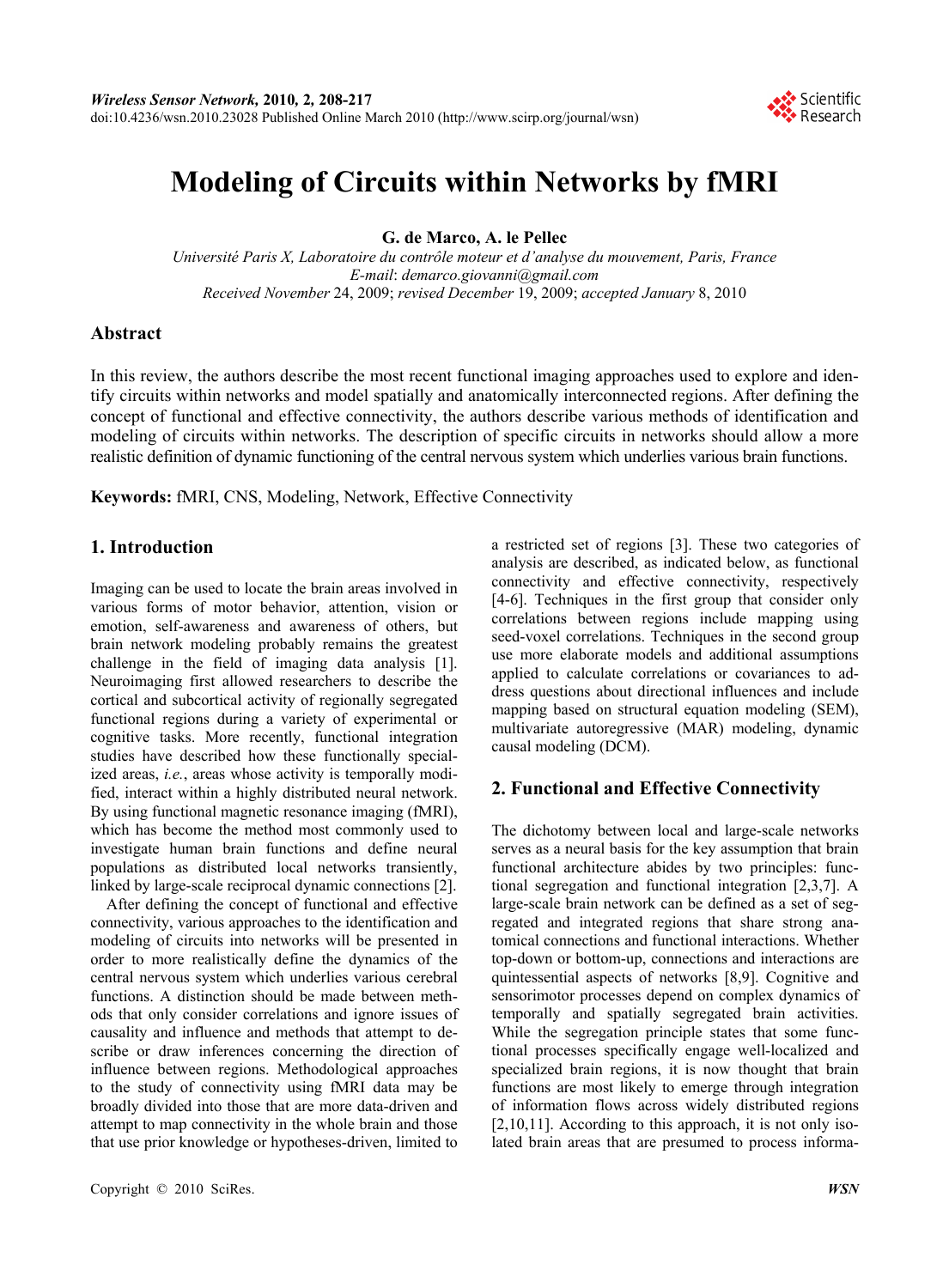tion but rather a large-scale network, *i.e.* a set of brain regions interacting in a coherent and dynamic way. Hence, according to the functional integration concept, cortical areas and therefore functions are integrated within specific dynamic networks.

This concept supposes the existence of a dynamic interaction between interconnected, active areas and that the brain areas are expressed as networks within integrated systems. In such a system, localized areas are included in networks which become dynamic according to the cognitive task. Brain areas underlie several functions and can belong successively to several different functional networks. In other words, a given brain area does not have a single function; its resources can be exploited in several different cognitive strategies. The principle of functional integration which is also known in the field of electrophysiology was used to analyze the event potentials obtained from multielectrode recordings [12]. Thus, based on the functional integration principle, the relationships between several brain areas may be examined.

Effective connectivity, closer to the intuitive notion of a connection, can be defined as the influence that one neural system exerts over another, either at a synaptic level (synaptic efficacy) or a cortical level [13,14]. This approach emphasizes that determining effective connectivity requires a causal model of the interactions between the elements of the neural system of interest. In electrophysiology, there is a close relationship between effective connectivity and synaptic efficacy [15]. Effective connectivity can be estimated from linear models to test whether a theoretical model seeking to explain a network of relationships can actually fit the relationships estimated from the observed data. In the case of fMRI, the theoretical model is an anatomically constrained model and the data are interregional covariances of activity [16].

Consequently, effective connectivity represents the dynamic influence that cortical and subcortical regions exert on each other via a putative network of interdependent areas [5,12]. This approach might be based on linear time-invariant models that relate the time-course of experimentally controlled manipulations to BOLD signals in a voxel-specific fashion. Although various statistical models have been proposed [17], these standard models treat the voxels throughout the brain as isolated black boxes, whose input-output functions are characterized by BOLD responses evoked by various experimental conditions [18]. fMRI provides simultaneous recordings of activity throughout the brain evoked by cognitive and sensorimotor challenges, but at the expense of ignoring temporal information, *i.e.*, the history of the experimental task (input) or physiologic variable (signal). This is important, as interactions within the brain, whether over short or long distances, take time and are not instantaneous which is implicit within regression models. Furthermore, the instantaneous state of any brain

#### **3. Data-Driven Approaches**

The first category of methods includes seed-voxel correlations, Granger causality derived autoregressive models [19], fuzzy clustering which assumes that brain voxels can be grouped into clusters sharing similar activity patterns [20–22], hierarchical clustering [23,24], psychophysiologic interactions which test for changes in the regression slope of activity at every voxel on a seed voxel that are induced by an experimental manipulation [25], and spectral analysis [26–28]. Other techniques, such as principal component analysis [29–31] and independent component analysis (ICA) [32–35], suppose that fMRI data are a linear mixing of a given number of temporal factors with an associated factor-specific spatial distribution. Among all of these methods, we propose to briefly describe the ICA method (time analysis of the BOLD response) and the spectral method (frequency analysis of the time response) that are two interesting methods to spatially identify circuits within networks in the brain.

#### **3.1. Independent Component Analysis**

Independent component analysis (ICA) is a data-based multivariate statistical technique that uses higher order statistics to perform decomposition of linearly combined statistically independent sources [36]. Each statistically independent component represents a hemodynamic map of the whole brain. Each independent component is supposed to describe a particular functional activity of the brain with its deployment over time [37–39]. Each independent component extracted by applying a spatial ICA is spatially independent of all other independent components [35]. Therefore, the contribution of a spatial independent component to each voxel is given by the independent component magnitude at that point modulated over time by the associated time-course. The main advantage of ICA is that it requires little knowledge about the nature of the data. The only necessary hypothesis concerns the presence of a sufficient amount of independent sources (temporal or spatial), which are linearly mixed. Conversely, one of the main drawbacks of ICA is the large amount of brain activations resulting from this kind of decomposition [40]. At some point, hypotheses are necessary to select relevant from spurious activations.

For this reason, ICA can be used in conjunction with other well-established techniques [41] or further information may be associated with the reference time-course, such as the spatial localization of activities [42] and the covariate relation of independent component time-course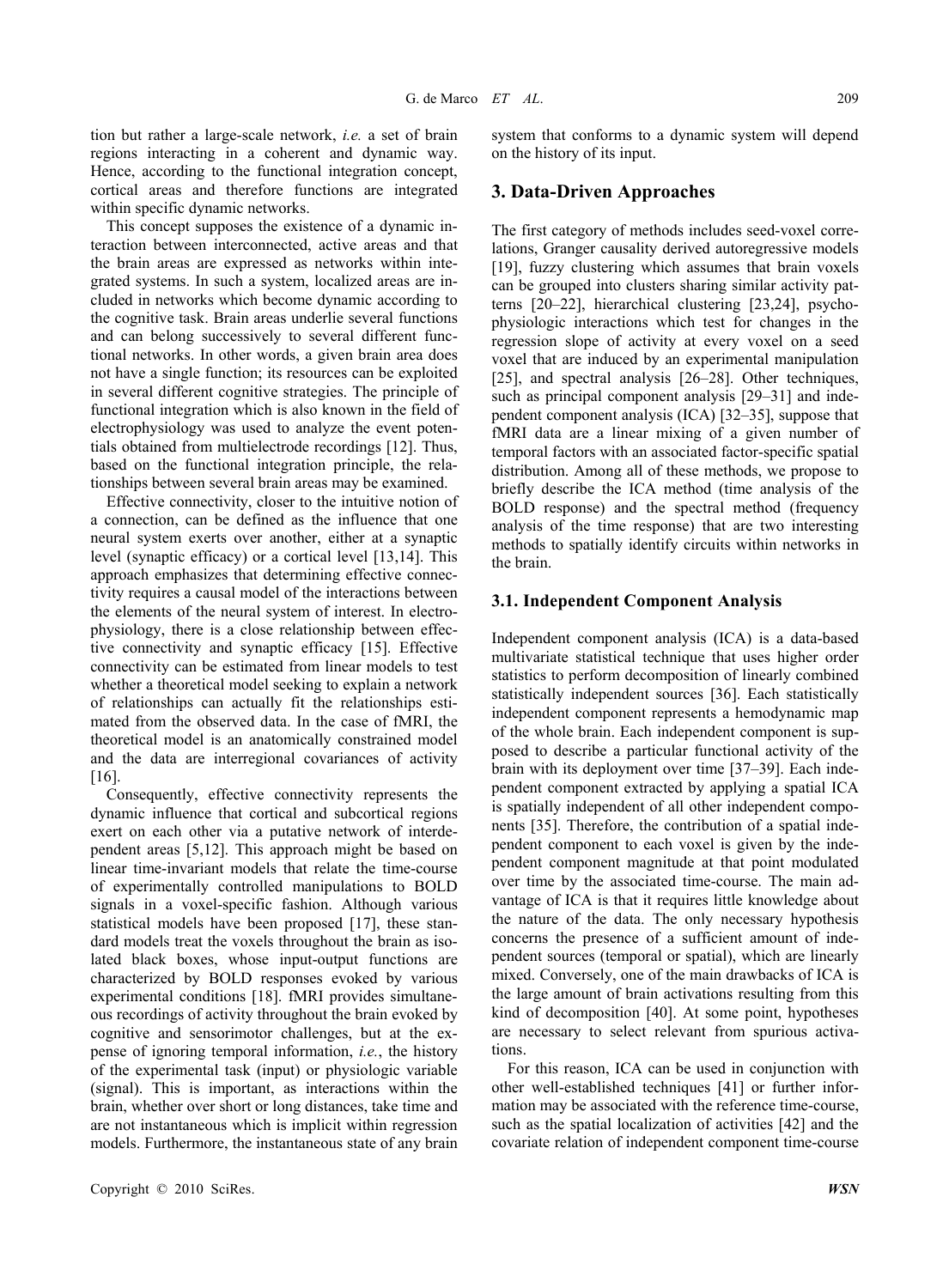[43]. ICA could be combined with SEM to extend the explanatory power of each technique. SEM is a well developed, computationally minimally intensive connectivity analysis technique suitable for neuroimaging data, especially when it is combined with other data-driven methods such as ICA. In this case, SEM coupled with ICA is capable to handle data from a large number of subjects [32]. The biological relevance and cortical connections of the SEM models have also been evaluated with reference to available knowledge based on animal and human circuitries. The main advantage of spatial group ICA is its ability to identify the distinct functional elements involved in the circuitry [33]. Functionally connected brain regions encompassed in each independent component are active at the same time, suggesting that one or more anatomical connections are in use during performance of the task. Although this reasoning is more in line with the "connectionist" approach to brain functions based on parallel processing mechanisms performed by a group of connected functional elements, the ICA approach lacks a statistical method to model the functional connections assumed to exist between regions. The addition of ICA to SEM can address this issue. Each ICA map or part of the map corresponds to one component in an SEM.

#### **3.2. Spectral Analysis**

The description of a correlation structure in the frequency domain can be a promising approach to investigate interregional strengths of interactions of a functional network. As time-dependent correlations may vary between fMRI signals and across the space independently of the underlying neural dynamics, a method of analysis of frequency-dependent correlations would be one way to overcome this interregional variability of the BOLD response and would also be crucial for extracting the fine detail of information hidden within the fMRI signal. Functional connectivity analysis in the presence of major physiologic noise sources is a pitfall especially when the correlation (or covariance) between BOLD signals is performed in the time domain. In this case, these noise sources may artificially increase the magnitude of cross-correlation. Estimation of coherence between pairs of voxels at a specific frequency or at a limited range of frequencies can therefore be one way to deal with noxious physiologic noise.

The frequency domain approach can be used to analyze a limited range of linear relationships within a restricted frequency band [44]. Consequently, measurement of the correlation between fMRI data can be enhanced and can help to resolve the problem of false connectivity derived from cardiac and respiratory cycles and/or vascular differences. This approach can be performed by using spectral analysis, which allows examination of the structure of covariance and provides certain voxel-based parameters such as coherence which assesses the dependence between voxel signals [26].

The spectral theory for multivariate time series has already been used in several fMRI studies [27,28,45]. By using fMRI signals, these authors demonstrated that time domain approaches may be sufficiently susceptible to substantially high frequency artefacts, whereas the spectral domain is essentially resistant to these artefacts. They also demonstrated that the frequency-dependent correlation is higher than that measured in the temporal domain. In other fields of neuroscience, for instance in electroencephalography (EEG), coherence analysis is widely used to investigate correlated oscillatory activities between various areas in the brain [46–49]. In magnetoencephalography (MEG), coherence analysis has also been demonstrated to be a useful technique in clinical studies for discriminating different rhythmic behaviors in various brain regions [50–52]. However, although the relationship between neuronal currents and hemodynamic response is poorly understood, simultaneous intracortical neural recordings and fMRI signals acquired in animals recently revealed a significant correlation between local field potential and vascular response [53]. The feasibility of a correlation between the synchrony of low frequency BOLD fluctuations in functionally related brain regions and neuronal connections that facilitate coordinated activities has been demonstrated in various applications [54,55].

## **4. Hypothesis-Driven Approaches**

The alternative to data-based approaches is to use a model that attempts to describe the relationships between a set of selected regions, in which region-specific measurements such as BOLD time series are extracted from whole-brain data prior to the connectivity modeling stage. This category includes structural equation modeling (SEM) [56–62], multivariate autoregressive (MAR) modeling [63,64], dynamic causal modeling (DCM) [65–67], generative models including neural mass models [68,69] and large-scale neural models [70–72].

#### **4.1. Structural Equation Modelling**

Path analysis, also referred to as structural equation modeling (SEM), was originally developed in the early 1970s by Jöreskog, Keesling, and Wiley, when they combined factor analysis with econometric simultaneous equation models [73–76]. In the early 1990s, McIntosh introduced SEM to neuroimaging [56,59,77–79] for modeling, testing, and comparison of directional effective connectivity of the brain. SEM rapidly became popular in this field [31,57,80–86]. Structural models can be used to analyze linear relationships between variables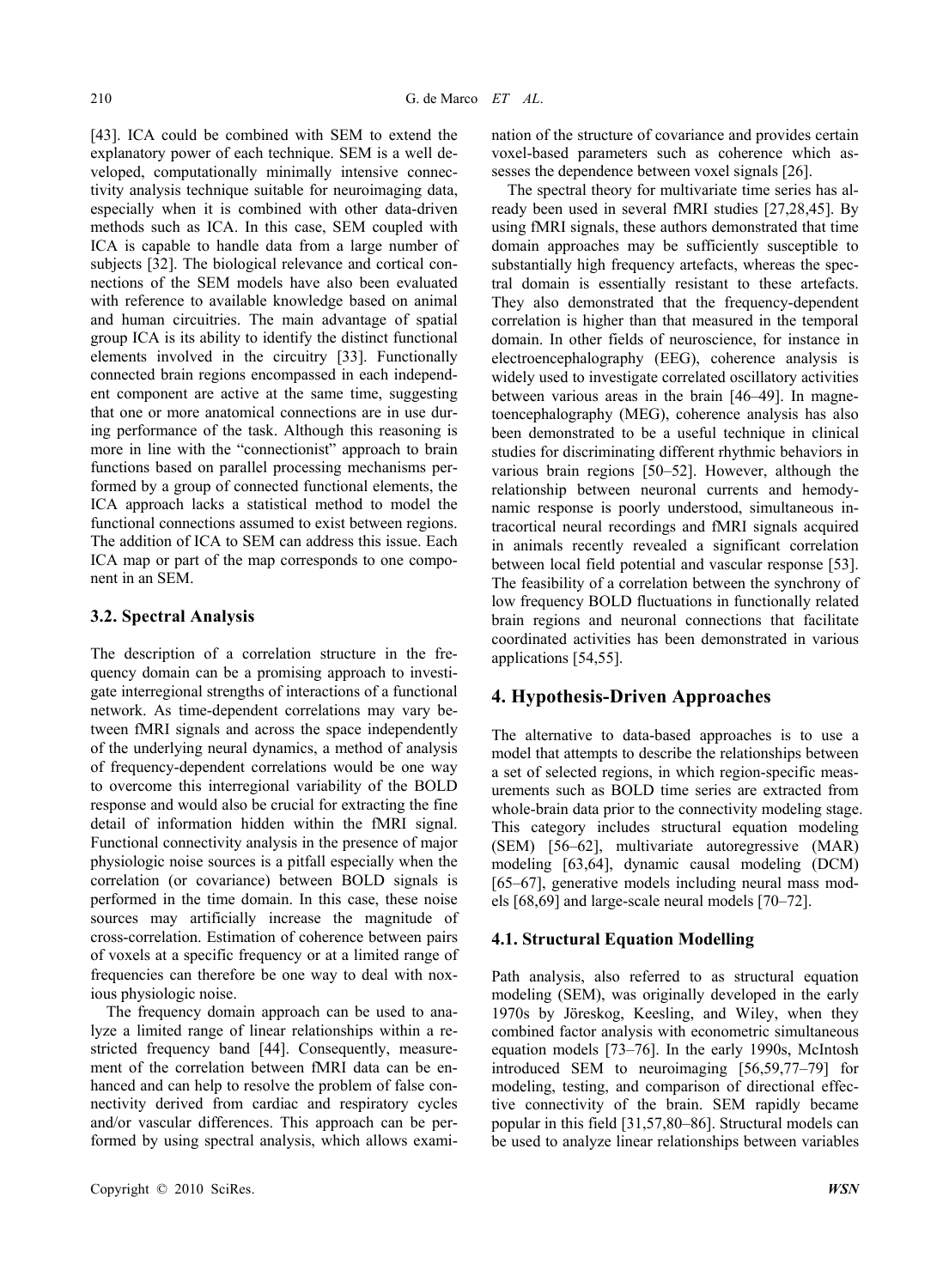from analysis of the covariance among the variables. Structural models were developed from two principal methods of analyses: factorial analysis (for a review: [75]) and multiple regression or causal path analysis (a method developed in the 1930s by Wright e.g., (for a review: [87]). Structural models examine multiple sources of influence on the dependent variable in an experiment [88,89].

Structural Equation Modeling (SEM) is a hypothesis-based multivariate statistical technique of data analysis that can be used with neuroimaging data. An increasing number of PET, fMRI and transcranial magnetic stimulation (TMS) studies have used SEM to investigate large-scale functional brain networks [90–93] and show specific networks involved in either working memory [94–100], attentional processes  $[64, 101-103]$ , face perception [104–106], motor movement processing [61, 107–112], language [32,113,114] or processing of painful stimuli [62].

SEM methods, in comparison with classical approaches such as linear regression, allow simultaneous analysis of several types of interrelationships between variables in an experiment [13,115–117]. The nature of the relationship between variables is given by the regression coefficient; it describes how much the dependent variable changes when an independent variable changes by one unit. SEM directly integrates measurement errors into a statistical model, so that estimates of regression coefficients are consequently more precise than with classical methods such as multiple regression, factorial analysis, or analysis of variance. The older methods examine only one linear relationship at the same time between independent and dependant variables and only within a range of values set by the investigator [14]. In contrast with classical methods, SEM analyzes a structure of variances and covariances in a dataset of observed variables and can be used to predict dependences between variables. In other words, SEM seeks to explain as much of the variance in dependant variables as it can from simultaneous measurement of the variances of the independent variables included in the model. Similarly, SEM incorporates measurement errors of the independent variables into calculation of the estimate, which reinforces the statistical power of the method and provides more precise estimates of regression coefficients. A model of measurement can therefore be validated from a theoretical model or empirical data [99]. The objective of effective connectivity analysis is to estimate parameters that represent influences between regions that may change over time and with respect to experimental tasks.

In order to describe a functional network, network nodes and anatomical connections must therefore be proposed in conjunction with a SEM model to explain interregional covariances and determine the intensity of the connections. When applied to PET or fMRI data, SEM allows modeling of connection pathways between

cortical or subcortical areas and reveals relationships, interdependencies and covariance between the various areas. In a given anatomical model, SEM shows the effects of an experimental task on a specific network of connections [14,118–120]. In this type of statistical analysis, normalized variables are considered in terms of the structure of their covariances. SEM therefore allows inference of interregional dependencies between various cerebral cortical areas.

SEM is a simple and pragmatic approach to effective connectivity when dynamic aspects can be disregarded. A linear model is sufficient and the observed variables can be measured precisely, the input is unknown but stochastic and stationary. SEM comprises a set of regions and a set of directed connections. Importantly, a causal relationship is ascribed to these connections. Causal relationships are therefore not inferred from the data, but are assumed a priori. The strengths of connections can therefore be set so as to minimize the discrepancy between observed and implied correlations and thereby fit a model to the data. Changes in connectivity can be attributed to experimental manipulation by partitioning the data set. If, for example, a given fMRI data set is partitioned into those scans obtained for different levels of an experimental factor, differences in connectivity can then be attributed to that factor leading to the conclusion that a pathway has been activated. An SEM with particular connection strengths implies a particular set of instantaneous correlations between regions. Structural equation models posit a set of theoretical causal relationships between variables and model instantaneous correlations *i.e.*, correlations between regions at the same time-point. Instantaneous activity is assumed to be the result of local dynamics and connections between regions.

#### **4.2. Multivariate Autoregressive (MAR) Models**

To overcome the difficulties of SEM, Harrison *et al.* proposed the use of multivariate autoregressive (MAR) models for the analysis of fMRI data [63]. They were the first to introduce multivariate autoregressive (MAR) models into brain pathway analyses to characterize interregional dependence. MAR models are time-series models and consequently model temporal order within measured brain activity. Goebel *et al*. [19] and Roebroeck *et al*. [121] subsequently generalized the MAR approach by incorporating Granger causality between two time series. MAR models posit a set of causal relationships between variables; they incorporate cross-covariances between regions (covariances at multiple lags) and exploit temporal relationships between different scans to allow conclusions about predominant directions of influence between regions as well as their strength [18, 122,123].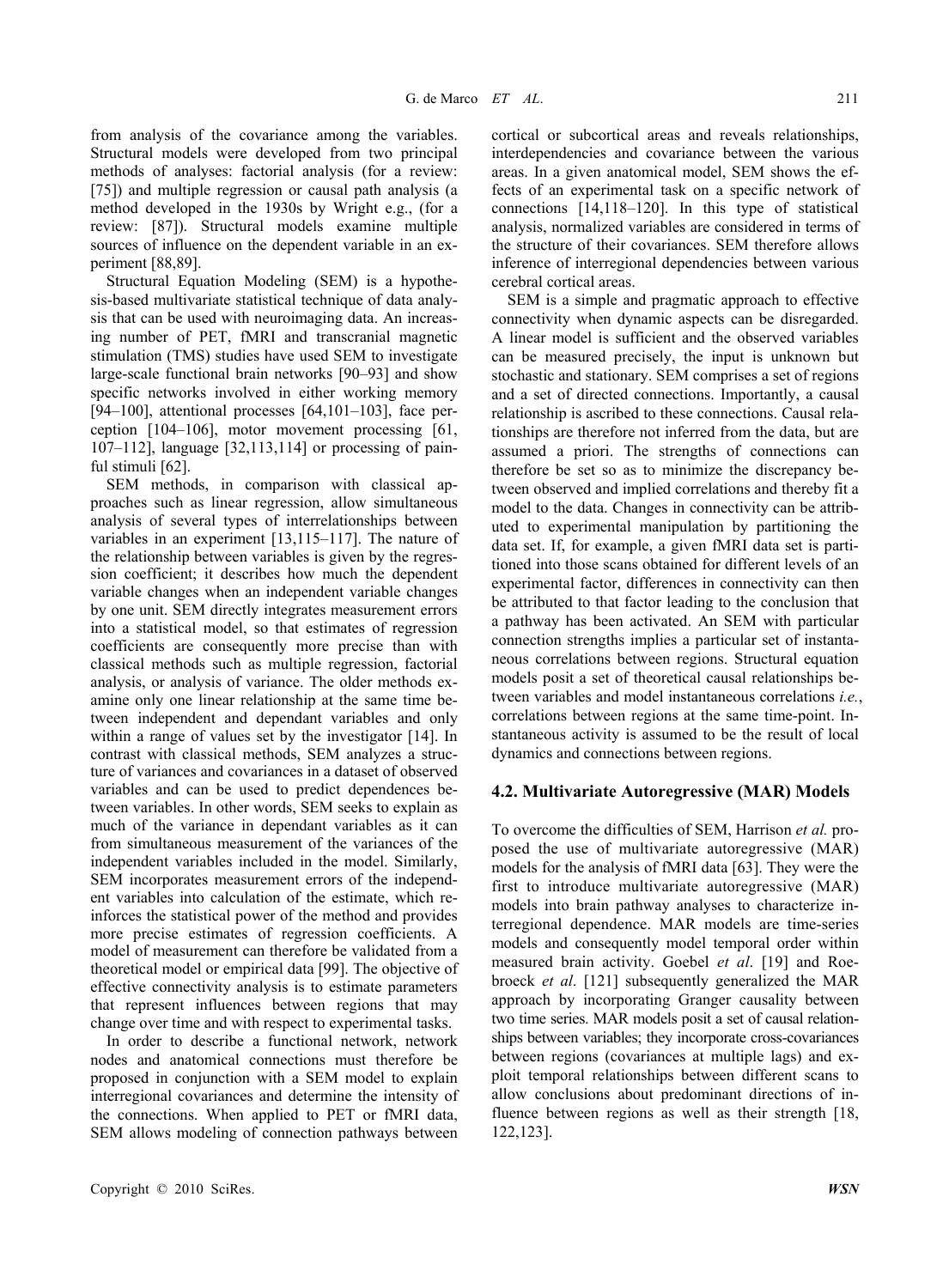An autoregressive approach is used to characterize a structure in a time series, whereby the current value of a time series is modeled as a weighted linear sum of previous values. Consecutive measurements within a given time series contain information about the process that generated this series. This is an autoregressive process and is a very simple, yet effective, approach to time series characterization. This is distinct from regression techniques that quantify instantaneous correlations, but is similar to the SEM model in that it estimates the relative influences over time. Autoregressive models of fMRI data address the temporal aspect of causality in a BOLD time series, focusing on the causal dependence of the present on the past. Each data point of a time series is explained as a linear combination of past data points. This approach contrasts with SEM regression-based models in which the time series can be permuted without changing the results. MAR models contain directed influences among a set of regions whose causal interactions, expressed at the BOLD level, are inferred via their mutual predictability from past time points.

#### **4.3. Dynamic Causal Modeling**

A major criticism of SEM or MAR with regard to neuroimaging data is that they model effective connectivity changes at the "hemodynamic level" rather than the "neuronal level". This is a serious problem because the causal architecture of the system that we want to identify is expressed in terms of neuronal dynamics, which are not directly observed using noninvasive techniques. In the case of fMRI data, previous models of effective connectivity have been fitted to the measured time series which result from a hemodynamic convolution of the underlying neural activity. Since classical statistical models do not include the forward model linking neuronal activity to the measured hemodynamic data, analyses of interregional connectivity performed on hemodynamic responses are problematic. For example, different brain regions can exhibit marked differences in neurovascular coupling, and these differences, expressed in different latencies (see above) may lead to false inferences about connectivity [124].

Dynamical Causal Modeling (DCM) has recently been developed as a generalization of both convolution models and SEM [66,67]. As described in Penny *et al*. [66], SEM can be shown to be a simplified version of DCM which also depends on the definition of a structural model. DCM model assumes a dynamic neuronal model of interacting brain regions, whereby neuronal activity in a given brain region causes changes in neuronal activity in other regions according to the structural model. This neuronal model is then supplemented with a forward model of how neuronal activity generates a measured BOLD response through the balloon model which was

initially formulated by Buxton *et al.* [125] and later extended by Friston *et al.* [126]. A Bayesian inference scheme is devised to infer the model parameters from the data. The mathematical framework of DCM takes into account nonlinearities and temporal correlations. It also quantifies the interaction strength that one brain region exerts on another brain region at the neuronal level, whereas SEM only concerns the observed BOLD signal. DCM is suspected to be less sensitive than SEM to the number of degrees of freedom. Unlike SEM, DCM also models the effect of experimental, external, and modulatory inputs on network dynamics. Since DCM models neurobiologically plausible neural activities and takes into account dynamics and modulations, this mathematical framework would appear to be more advantageous than SEM.

#### **4.4. Diffusion Tensor Imaging**

While fMRI provides detailed information about the spatial location of functionally active cortical areas, the question of anatomical interdependency between cortical areas remains elusive. A key tool to assess the validity of large-scale distributed networks in fMRI is knowledge of the underlying anatomical connections. The original idea behind SEM and functional neuroimaging was to combine two data sets: a functional set with an anatomical set (connections between regions), based on the assumption that anatomy was the source of spatial causal relationships. Our understanding of the connections between regions is limited, but since the advent of newer tractography methods, the main white matter tracts can be described. Diffusion Tensor Imaging (DTI) is a powerful MRI technique [127,128] that can be used to translate self-diffusion, or microscopic motion of water molecules in tissue into a MRI measure of tissue integrity and structure (white matter fibers). Data from diffusion tensor imaging (DTI) and fMRI have been combined in a few previous studies [129–131]. These studies showed that a combination of techniques can give additional information about brain organization which may give more specific information about organization of brain functions and brain injuries. In this latter case, a DTI-driven SEM would integrate information about white matter changes (e.g. maturation, aging) [100,132]. The prospect of using information derived from tractography could be used to constrain structural models. DTI and fMRI combinations will be essential to discover to what extent the brain functional organization as investigated with fMRI reflects structural features of the brain and, hence, to more accurately assess the relevance of fMRI to examine the relationship between functional and large-scale anatomical networks. However, more studies are still needed to investigate anatomical correlates which would be related to effective connectivity.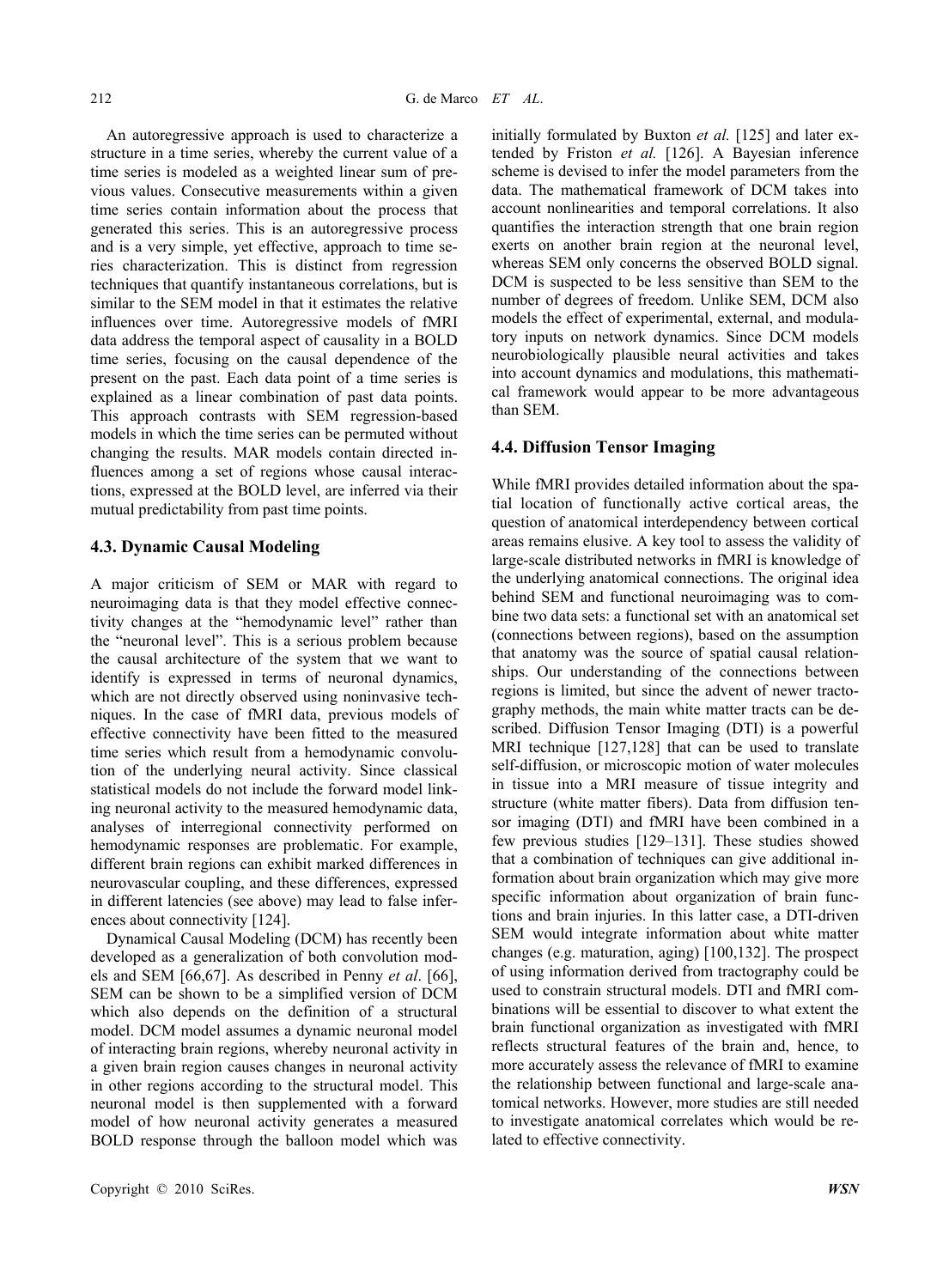#### **5. Conclusions**

This article describes the most recent imaging approaches used to explore and identify circuits within networks and to spatially and anatomically model interconnected regions. Structural equation modeling is the most widely used method to model effective connectivity [56,82,133]. The relevance of applying SEM to fMRI neuroimaging data has been discussed in detail elsewhere [58,66,82,134]. SEM allows one to start with simpler models and then progress to more complex models by repeatedly testing the model fit to real data. SEM is useful when some information is available, such as a small set of potential structural models or partial information concerning connectivity. Newer, more sophisticated effective connectivity analysis methods such as Dynamic Causal Modeling might circumvent the drawbacks of SEM and may shed more insight into how brain regions interact in information processing. Nevertheless, SEM is a well developed, computationally less intensive connectivity analysis technique suitable for neuroimaging data especially for block designs and combined with other methods such as independent component analysis, partial correlation or DTI. The use of SEM may be justified by the fact that, unlike DCM, the statistical model underlying SEM is quite simple and not computationally demanding.

### **6. References**

- [1] K. E. Stephan, *et al*., "Models of functional neiroimaging data," Center for Molecular Imaging Research, Vol. 2, pp. 15–34, 2006.
- [2] F. Varela, *et al*., "The brainweb: Phase synchronization and large-scale integration," Nature Reviews Neuroscience, Vol. 2, No. 4, pp. 229–239, 2001.
- [3] G. Marrelec, P. Bellec, and H. Benali, "Exploring largescale brain networks in functional MRI," Journal of Physiology Paris, Vol. 100, No. 4, pp. 171–181, 2006.
- [4] B. Horwitz, *et al*., "Investigating the neural basis for functional and effective connectivity. Application to fMRI," Philosophical Transactions of the Royal Society B: Biological Sciences, Vol. 360, No. 1457, pp. 1093– 1108, 2005.
- [5] K. J. Friston, C. D. Frith, and R. S. J. Frackowiak, "Time-dependent changes in effective connectivity measured with PET," Human Brain Mapping, Vol. 1, pp. 69–79, 1993.
- [6] A. M. Kelly and H. Garavan, "Human functional neuroimaging of brain changes associated with practice," [Cerebral Cortex,](http://cercor.oxfordjournals.org/) Vol. 15, No. 8, pp. 1089–1102, 2005.
- [7] B. Horwitz, M. A. Tagamets, and A. R. McIntosh, "Neural modeling, functional brain imaging, and cognition," [Trends in Cognitive Sciences,](http://www.cell.com/trends/cognitive-sciences/newarticles) Vol. 3, No. 3, pp. 91–98, 1999.
- [8] M. M. Mesulam, "From sensation to cognition," Brain, Vol. 121, No. Pt 6, pp. 1013–1052, 1998.
- [9] S. L. Bressler, "Large-scale cortical networks and cognition," Brain Research Reviews, Vol. 20, No. 3, pp. 288– 304, 1995.
- [10] G. Tononi, G. M. Edelman, and O. Sporns, "Complexity" and coherence: Integrating information in the brain," Trends in Cognitive Sciences, Vol. 2, pp. 474–484, 1998.
- [11] O. Sporns, *et al.*, "Organization, development and function of complex brain networks," Trends in Cognitive Science, Vol. 8, No. 9, pp. 418–425, 2004.
- [12] G. L. Gerstein and D. H. Perkel, "Simultaneously recorded trains of action potentials: Analysis and functional interpretation," Science, Vol. 164, No. 881, pp. 828–830, 1969.
- [13] K. Friston, "Functional and effective connectivity in neuroimaging: A synthesis," Human Brain Mapping, Vol. 2, pp. 56–78, 1994.
- [14] A. McIntosh and F. Gonzalez-Lima, "Structural equation modeling and its application to network analysis in functional brain imaging," Human Brain Mapping, Vol. 2, pp. 2–22, 1994.
- [15] A. Aersten and H. Preissl, "Dynamics of activity and connectivity in physiological neuronal networks," In: H. G. Schuster, Ed., NonLinear Dynamics and Neuronal Networks, VCH Publishers Inc., New York, pp. 281–302, 1991.
- [16] C. Buchel and K. Friston, "Assessing interactions among neuronal systems using functional neuroimaging," Neural Networks, Vol. 13, No. 8–9, pp. 871–82, 2000.
- [17] R. Henson, "Analysis of fMRI time series: Linear timeinvariant models, event-related fMRI, and optimal experimental design," In: R. Frackowiack *et al*. Ed., Human Brain Function, 2nd edition, Elsevier, San Diego, pp. 793–823, 2004.
- [18] K. E. Stephan, *et al*., "Biophysical models of fMRI responses," Current Opinion Neurobiology, Vol. 14, No. 5, pp. 629–635, 2004.
- [19] R. Goebel, *et al.*, "Investigating directed cortical interactions in time-resolved fMRI data using vector autoregressive modeling and Granger causality mapping," Magnetic Resonance Imaging, Vol. 21, No. 10, pp. 1251–1261, 2003.
- [20] R. Baumgartner, *et al*., "Comparison of two exploratory data analysis methods for fMRI: Fuzzy clustering vs. principal component analysis," Magnetic Resonance Imaging, Vol. 18, No. 1, pp. 89–94, 2000.
- [21] R. Baumgartner, *et al*., "Resampling as a cluster validation technique in fMRI," Journal of Magnetic Resonance Imaging, Vol. 11, No. 2, pp. 228–231, 2000.
- [22] R. Baumgartner, C. Windischberger, and E. Moser, "Quantification in functional magnetic resonance imaging: Fuzzy clustering vs. correlation analysis," Magnetic Resonance Imaging, Vol. 16, No. 2, pp. 115–125, 1998.
- [23] D. Cordes, *et al*., "Hierarchical clustering to measure connectivity in fMRI resting-state data," Magnetic Resonance Imaging, Vol. 20, No. 4, pp. 305–317, 2002.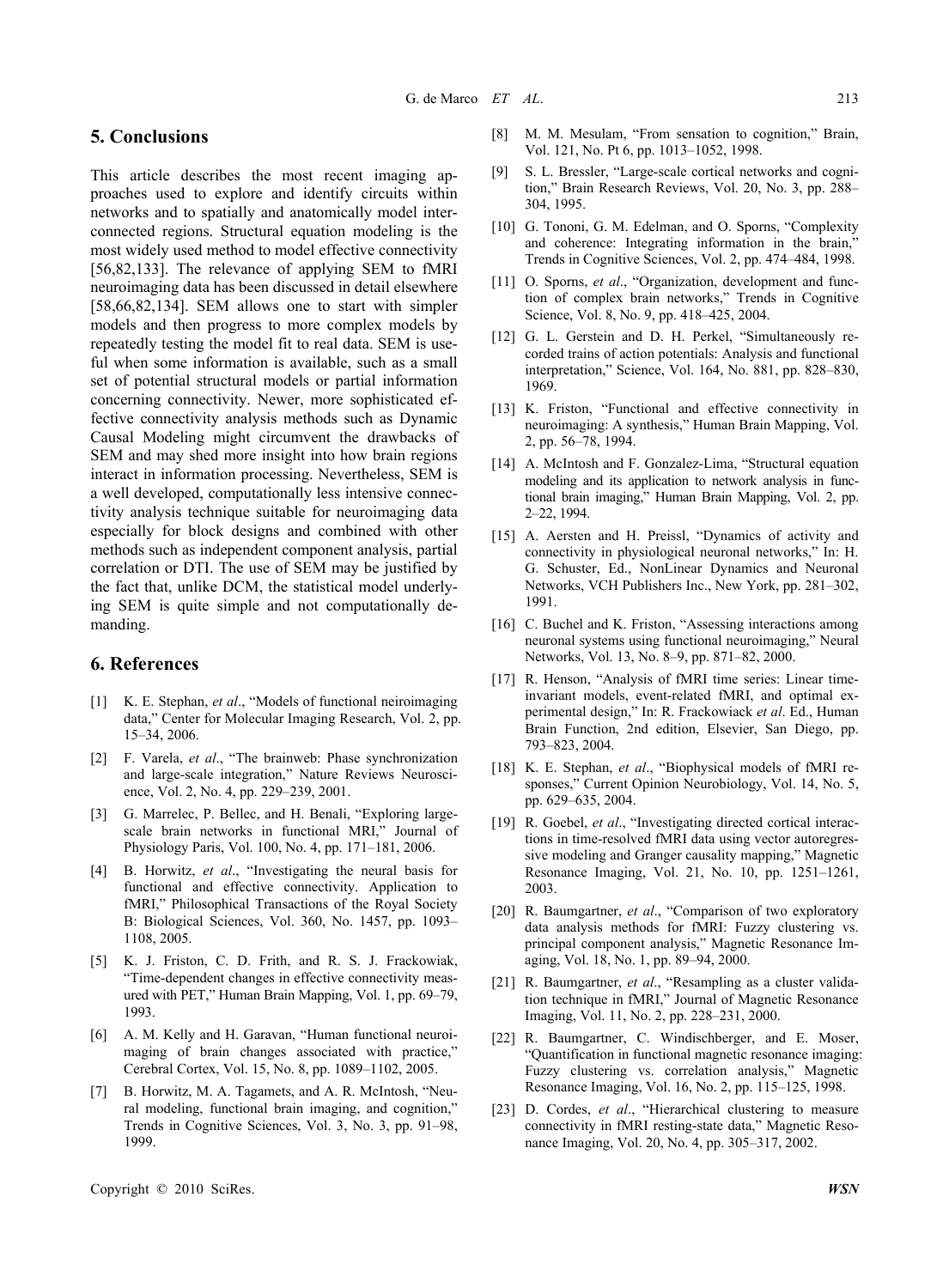- [24] C. Goutte, *et al.*, "On clustering fMRI time series," Neuroimage, Vol. 9, No. 3, pp. 298–310, 1999.
- [25] K. J. Friston, *et al.*, "Psychophysiological and modulatory interactions in neuroimaging," Neuroimage, Vol. 6, No. 3, pp. 218–229, 1997.
- [26] S. Fall and G. de Marco, "Assessment of brain interactivity in the motor cortex from the concept of functional connectivity and spectral analysis of fMRI data," Biological Cybernetics, Vol. 98, No. 2, pp. 101–114, 2008.
- [27] F. T. Sun, L. M. Miller, and M. D'Esposito, "Measuring temporal dynamics of functional networks using phase spectrum of fMRI data," Neuroimage, Vol. 28, No. 1, pp. 227–237, 2005.
- [28] K. Muller, *et al*., "On multivariate spectral analysis of fMRI time series," Neuroimage, Vol. 14, No. 2, pp. 347–356, 2001.
- [29] K. J. Friston, *et al.*, "Functional connectivity: The principal-component analysis of large (PET) data sets," Journal of Cerebral Blood Flow & Metabolism, Vol. 13, No. 1, pp. 5–14, 1993.
- [30] A. H. Andersen, D. M. Gash, and M. J. Avison, "Principal component analysis of the dynamic response measured by fMRI: A generalized linear systems framework," Magnetic Resonance Imaging, Vol. 17, No. 6, pp. 795– 815, 1999.
- [31] E. T. Bullmore, *et al*., "Functional magnetic resonance image analysis of a large-scale neurocognitive network," Neuroimage, Vol. 4, No. 1, pp. 16–33, 1996.
- [32] P. R. Karunanayaka, *et al*., "Age-related connectivity changes in fMRI data from children listening to stories," Neuroimage, Vol. 34, No. 1, pp. 349–360, 2007.
- [33] N. Correa, T. Adali, and V. D. Calhoun, "Performance of blind source separation algorithms for fMRI analysis using a group ICA method," Magnetic Resonance Imaging, Vol. 25, No. 5, pp. 684–694, 2007.
- [34] V. D. Calhoun, *et al*., "Latency (in) sensitive ICA. Group independent component analysis of fMRI data in the temporal frequency domain," Neuroimage, Vol. 20, No. 3, pp. 1661–1669, 2003.
- [35] M. J. Jafri, *et al.*, "A method for functional network connectivity among spatially independent resting-state components in schizophrenia," Neuroimage, Vol. 39, No. 4, pp. 1666–1681, 2008.
- [36] A. Hyvärinen, "Fast and robust fixed-point algorithms for independent component analysis," IEEE Transactions on Neural Networks, Vol. 10, pp. 626–634, 1999.
- [37] F. Esposito, *et al*., "Spatial independent component analysis of functional MRI time-series: To what extent do results depend on the algorithm used?" Human Brain Mapping, Vol. 16, No. 3, pp. 146–157, 2002.
- [38] C. F. Beckmann and S. M. Smith, "Probabilistic independent component analysis for functional magnetic resonance imaging," IEEE Transactions on Medical Imaging, Vol. 23, No. 2, pp. 137–152, 2004.
- [39] M. J. McKeown and T. J. Sejnowski, "Independent com-

ponent analysis of fMRI data: Examining the assumptions," Human Brain Mapping, Vol. 6, No. 5–6, pp. 368–372, 1998.

- [40] M. J. McKeown, *et al*., "Analysis of fMRI data by blind separation into independent spatial components," Human Brain Mapping, Vol. 6, No. 3, pp. 160–188, 1998.
- [41] D. Hu, et al., "Unified SPM-ICA for fMRI analysis," Neuroimage, Vol. 25, No. 3, pp. 746–755, 2005.
- [42] B. Hong, G. D. Pearlson, and V. D. Calhoun, "Source density-driven independent component analysis approach for fMRI data," Human Brain Mapping, Vol. 25, No. 3, pp. 297–307, 2005.
- [43] M. J. McKeown, "Detection of consistently task-related activations in fMRI data with hybrid independent component analysis," Neuroimage, Vol. 11, No. 1, pp. 24–35, 2000.
- [44] F. T. Sun, L. M. Miller, and M. D'Esposito, "Measuring interregional functional connectivity using coherence and partial coherence analyses of fMRI data," Neuroimage, Vol. 21, No. 2, pp. 647–458, 2004.
- [45] L. J. Marchini and B. D. Ripley, "A new statistical approach to detecting significant activation in funtional MRI," Neuroimage, Vol. 12, pp. 366–380, 2000.
- [46] C. Andrew and G. Pfurtscheller, "Event-related coherence as a tool for studying dynamic interaction of brain regions," Electroencephalography and Clinical Neurophysiology, Vol. 98, No. 2, pp. 144–148, 1996.
- [47] J. Classen, *et al*., "Integrative visuomotor behavior is associated with interregionally coherent oscillations in the human brain," Journal of Neurophysiology, Vol. 79, No. 3, pp. 1567–1573, 1998.
- [48] F. G. Andres, *et al*., "Functional coupling of human cortical sensorimotor areas during bimanual skill acquisition," Brain, Vol. 122, No. Pt 5, pp. 855–870, 1999.
- [49] P. Rappelsberger and H. Petsche, "Probability mapping: Power and coherence analyses of cognitive processes," Brain Topography, Vol. 1, No. 1, pp. 46–54, 1988.
- [50] T. Locatelli, *et al*., "EEG coherence in Alzheimer's disease," Electroencephalography and Clinical Neurophysiology, Vol. 106, No. 3, pp. 229–237, 1998.
- [51] K. Le Roc'h, "EEG coherence in Alzheimer disease, by Besthorn *et al*.," Electroencephalography and Clinical Neurophysiology, Vol. 91, No. 3, pp. 232–233, 1994.
- [52] C. Besthorn, *et al*., "EEG coherence in Alzheimer disease," Electroencephalography and Clinical Neurophysiology, Vol. 90, No. 3, pp. 242–245, 1994.
- [53] N. K. Logothetis, *et al*., "Neurophysiological investigation of the basis of the fMRI signal," Nature, Vol. 412, No. 6843, pp. 150–157, 2001.
- [54] V. Haughton and B. Biswal, "Clinical application of basal regional cerebral blood flow fluctuation measurements by fMRI," Advances in Experimental Medicine and Biology, Vol. 454, pp. 583–590, 1998.
- [55] D. Cordes, *et al*., "Mapping functionally related regions of brain with functional connectivity MR imaging,' [American Journal of Neuroradiology,](http://www.ajnr.org/) Vol. 21, No. 9, pp.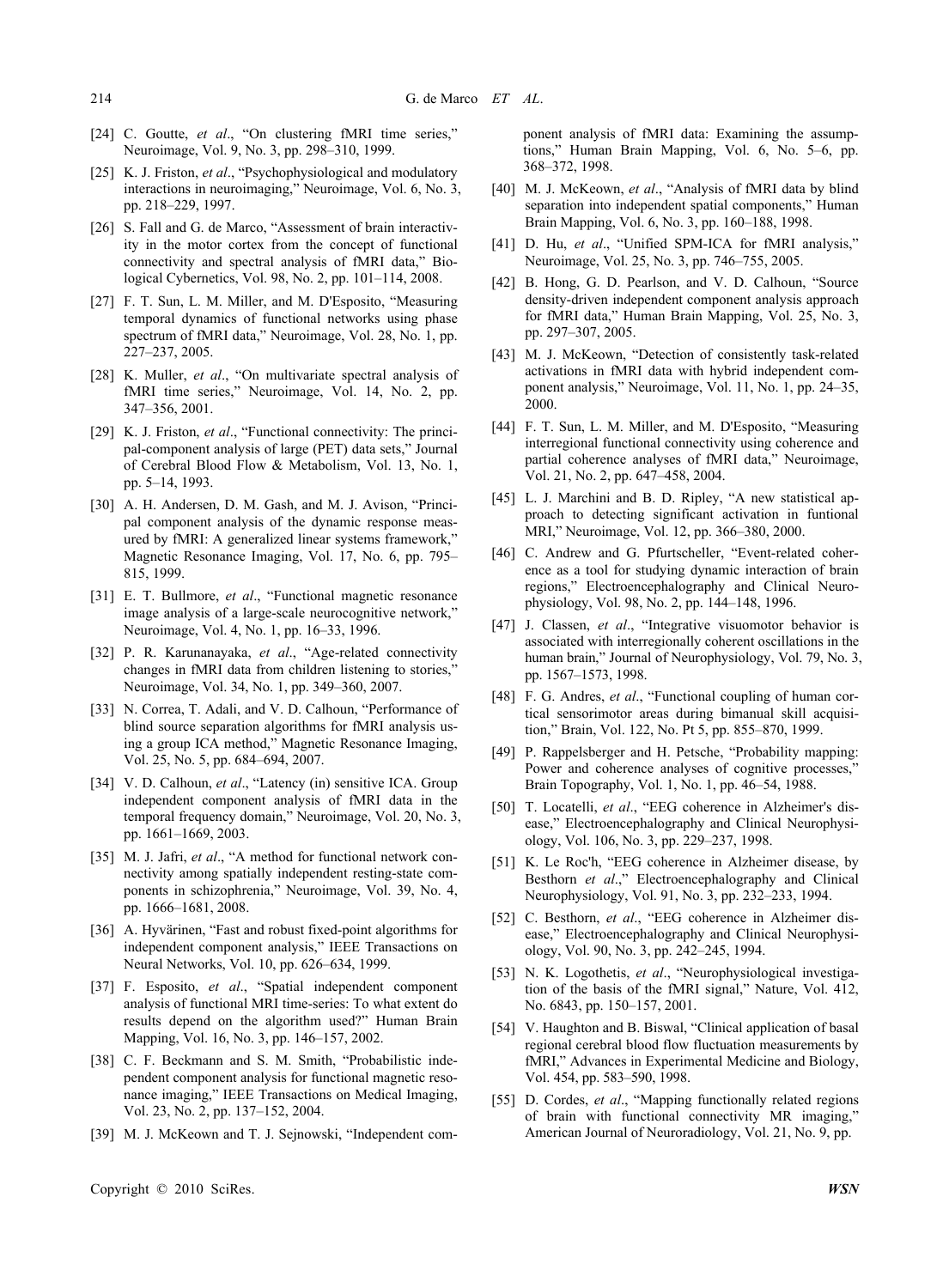1636–1644, 2000.

- [56] A. R. McIntosh and F. Gonzalez-Lima, "Structural equation modeling and its application to network analysis in functional brain imaging," Human Brain Mapping, Vol. 2, pp. 2–22, 1994.
- [57] M. Glabus, *et al*., "Interindividual differences in functional interactions among prefrontal, parietal and parahippocampal regions during working memory," Cerebral Cortex, Vol. 13, pp. 1352–1361, 2003.
- [58] M. S. Goncalves and D. A. Hall, "Connectivity analysis with structural equation modelling: An example of the effects of voxel selection," Neuroimage, Vol. 20, No. 3, pp. 1455–1467, 2003.
- [59] A. McIntosh, *et al*., "Network analysis of cortical visual pathways mapped with PET," Journal of Neuroscience, Vol. 14, pp. 655–666, 1994.
- [60] C. Büchel and K. Friston, "Assessing interactions among neuronal systems using functional neuroimaging," Neural Networks, Vol. 13, No. 8–9, pp. 871–882, 2000.
- [61] T. Taniwaki, *et al*., "Age-related alterations of the functional interactions within the basal ganglia and cerebellar motor loops in vivo," Neuroimage, Vol. 36, No. 4, pp. 1263–1276, 2007.
- [62] J. G. Craggs, *et al*., "Functional brain interactions that serve cognitive-affective processing during pain and placebo analgesia," Neuroimage, Vol. 38, No. 4, pp. 720– 729, 2007.
- [63] L. Harrison, D. Penny, and K. Friston, "Multivariate autoregressive modeling of fMRI time series," Neuroimage, Vol. 19, No. 4, pp. 1477–1491, 2003.
- [64] J. Kim, *et al*., "Unified structural equation modeling approach for the analysis of multisubject, multivariate functional MRI data," Human Brain Mapping, Vol. 28, No. 2, pp. 85–93, 2007.
- [65] W. D. Penny, *et al*., "Comparing dynamic causal models," Neuroimage, Vol. 22, No. 3, pp. 1157–1172, 2004.
- [66] W. D. Penny, *et al*., "Modelling functional integration: A comparison of structural equation and dynamic causal models," Neuroimage, Vol. 23, Supplement 1, pp. S264– S274, 2004.
- [67] K. J. Friston, L. Harrison, and W. Penny, "Dynamic causal modeling," Neuroimage, Vol. 19, No. 4, pp. 1273–1302, 2003.
- [68] O. David and K. J. Friston, "A neural mass model for MEG/EEG: Coupling and neuronal dynamics," Neuroimage, Vol. 20, No. 3, pp. 1743–1755, 2003.
- [69] O. David, D. Cosmelli, and K. J. Friston, "Evaluation of different measures of functional connectivity using a neural mass model," Neuroimage, Vol. 21, No. 2, pp. 659–673, 2004.
- [70] B. Horwitz, "Relating fMRI and PET signals to neural activity by means of large-scale neural models," Neuroinformatics, Vol. 2, No. 2, pp. 251–266, 2004.
- [71] F. T. Husain, *et al*., "Relating neuronal dynamics for auditory object processing to neuroimaging activity: A computational modeling and an fMRI study," Neuroi-

mage, Vol. 21, No. 4, pp. 1701–1720, 2004.

- [72] M. A. Tagamets and B. Horwitz, "Integrating electrophysiological and anatomical experimental data to create a large-scale model that simulates a delayed match-to-sample human brain imaging study," Cerebral Cortex, Vol. 8, No. 4, pp. 310–320, 1998.
- [73] J. Loehlin, "Latent variable models: An introduction to factor, path, and structural analysis," 4th edition, Lawrence Erlbaum, Mahwah, New Jersey, 1998.
- [74] K. G. Jöreskog and D. Sörbom, "LISREL 8.5 user's reference guide," Scientific Software International, Chicago, 2000.
- [75] K. Bollen, "With new incremental structural index for general equation models made," Sociological Methods and Research, Vol. 17, pp. 303–316, 1989.
- [76] K. Bollen and J. Long, "Testing structural equation models," Sage, Thousand Oaks, California, 1993.
- [77] A. McIntosh, "Understanding neural interactions in learning and memory using function neuroimaging," Annals of the New York Academy of Sciences, Vol. 855, pp. 556 –571, 1998.
- [78] A. McIntosh and F. Gonzales-Lima, "Structural modeling of functional neural pathways mapped with 2-deoxyglucose; effects of acoustic startle habituation on the auditory system 7," Brain Research, Vol. 547, pp. 295–302, 1991.
- [79] A. McIntosh and F. Gonzales-Lima, "Network interactions among limbic cortices, basal forebrain, and cerebellum differentiate a tone conditioned as a Pavlovian excitor or inhibitor: Fluorodeoxyglucose mapping and covariance structural modeling," Journal of Neurophysiology, Vol. 72, pp. 1717–1733, 1994.
- [80] C. Büchel, J. Coull, and K. Friston, "The predictive value of changes in effective connectivity for human learning," Science, Vol. 283, pp. 1538–1541, 1999.
- [81] C. Büchel and K. J. Friston, "Modulation of connectivity in visual pathways by attention: Cortical interactions evaluated with structural equation modelling and fMRI," Cerebral Cortex, Vol. 7, No. 8, pp. 768–778, 1997.
- [82] E. Bullmore, *et al*., "How good is good enough in path analysis of fMRI data?" Neuroimage, Vol. 11, No. 4, pp. 289–301, 2000.
- [83] P. Fletcher, *et al*., "Learning-related neuronal responses in prefrontal cortex studied with functional neuroimaging," Cerebral Cortex, Vol. 9, pp. 168–178, 1999.
- [84] S. Grafton, *et al*., "Network analysis of motor system connectivity in Parkinson's disease: Modulation of thalamocortical interactions after pallidotomy," Human Brain Mapping, Vol. 2, pp. 45–55, 1994.
- [85] G. Honey, *et al.*, "Effects of verbal working memory load on corticocortical connectivity modeled by path analysis of functional magnetic resonance imaging data," Neuroimage, Vol. 17, pp. 573–582, 2002.
- [86] J. Jennings, A. McIntosh, and S. Kapur, "Mapping neural interactivity onto regional activity: An analysis of semantic processing and response mode interactions," Neuroimage, Vol. 7, pp. 244–254, 1998.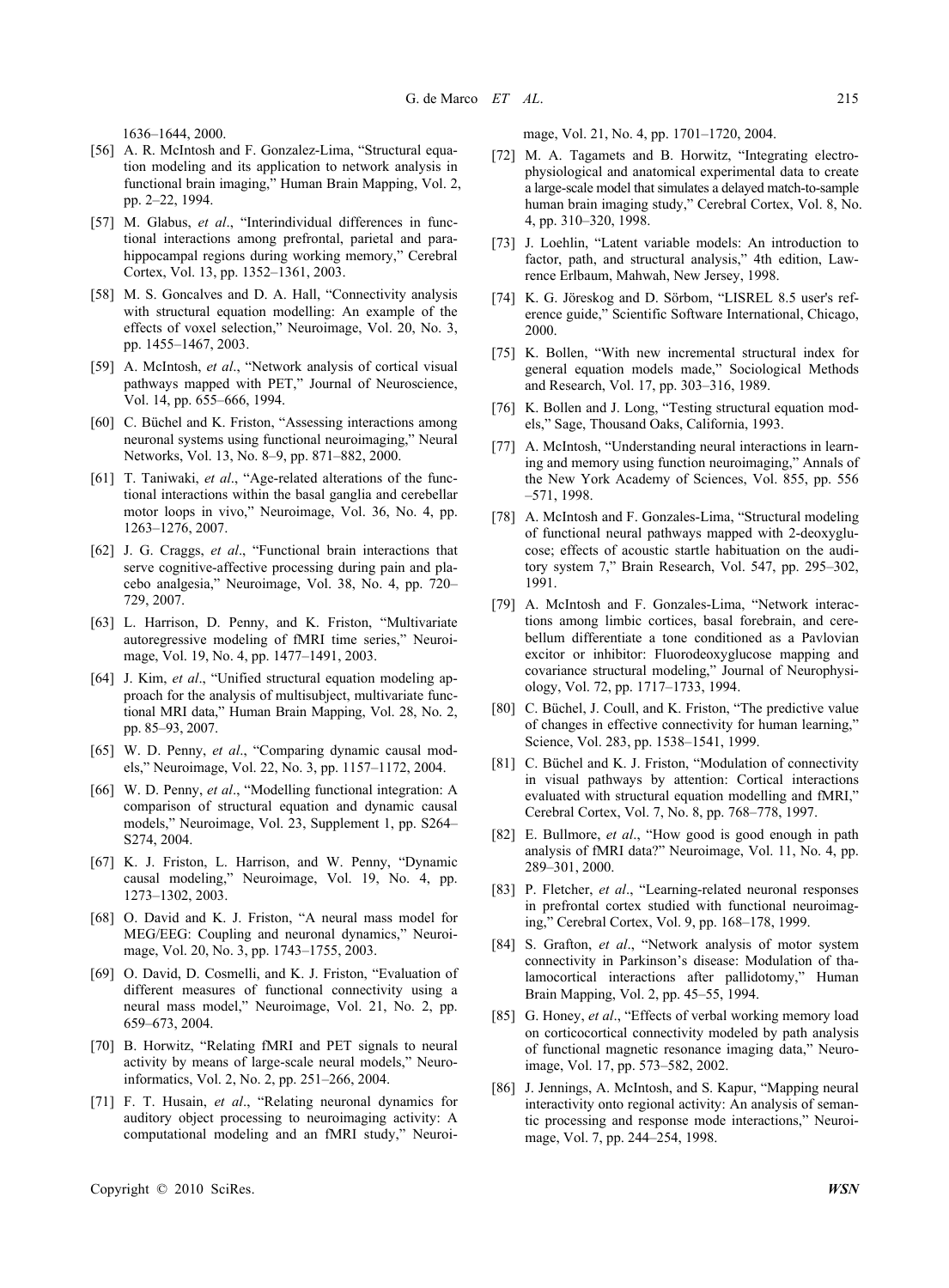- [87] M. Hollander, "Nonparametric statistical methods," Wiley Series in Probability and Statistics: Applied Probability and Statistic, Wiley, New York, 2nd edition, 1999.
- [88] R. Kline, "Principles and practice of structural equation modeling (methodology in the social sciences)," The Guilford Press, 2nd edition, 2004.
- [89] B. Byrne, "Structural equation modeling with Amos: BASIC concepts, applications, and programming," Deliver, Lawrence Erlbaum Associates, Reprint edition, 2001.
- [90] G. Marrelec, *et al*., "Using partial correlation to enhance structural equation modeling of functional MRI data," Magnetic Resonance Imaging, Vol. 25, No. 8, pp. 1181– 1189, 2007.
- [91] G. Marrelec, *et al*., "Large-scale neural model validation of partial correlation analysis for effective connectivity investigation in functional MRI," Human Brain Mapping, 2008.
- [92] B. P. Rogers, *et al*., "Assessing functional connectivity in the human brain by fMRI," Magnetic Resonance Imaging, Vol. 25, No. 10, pp. 1347–1357, 2007.
- [93] B. P. Rogers, *et al*., "Comment on 'Assessing functional connectivity in the human brain by fMRI'," Magnetic Resonance Imaging, Vol. 26, No. 1, pp. 146, 2008.
- [94] M. V. Au Duong, *et al.*, "Modulation of effective connectivity inside the working memory network in patients at the earliest stage of multiple sclerosis," Neuroimage, Vol. 24, No. 2, pp. 533–538, 2005.
- [95] M. F. Glabus, *et al.*, "Interindividual differences in functional interactions among prefrontal, parietal and parahippocampal regions during working memory," Cerebral Cortex, Vol. 13, No. 12, pp. 1352–1361, 2003.
- [96] R. G. Schlosser, G. Wagner, and H. Sauer, "Assessing the working memory network: Studies with functional magnetic resonance imaging and structural equation modeling," Neuroscience, Vol. 139, No. 1, pp. 91–103, 2006.
- [97] R. Schlosser, *et al*., "Altered effective connectivity during working memory performance in schizophrenia: A study with fMRI and structural equation modeling," Neuroimage, Vol. 19, No. 3, pp. 751–763, 2003.
- [98] H. Kondo, *et al.*, "Functional roles of the cingulo-frontal network in performance on working memory," Neuroimage, Vol. 21, No. 1, pp. 2–14, 2004.
- [99] J. B. Krause, *et al*., "Imaging and neural modeling in episodic and working memory processes," Neural Networks, Vol. 13, No. 8–9, pp. 847–859, 2000.
- [100]R. A. Charlton, *et al*., "A structural equation modeling investigation of age-related variance in executive function and DTI measured white matter damage," Neurobiology of Aging, 2007.
- [101] J. Rowe, *et al.*, "Attention to action: Specific modulation of corticocortical interactions in humans," Neuroimage, Vol. 17, No. 2, pp. 988–998, 2002.
- [102] F. M. Mottaghy, *et al*., "Systems level modeling of a neuronal network subserving intrinsic alertness," Neuroimage, Vol. 29, No. 1, pp. 225–233, 2006.
- [103] K. I. Erickson, *et al*., "A structural equation modeling analysis of attentional control: An event-related fMRI study," Cognitive Brain Research, Vol. 22, No. 3, pp. 349–357, March 2005.
- [104] M. N. Rajah, A. R. McIntosh, and C. L. Grady, "Frontotemporal interactions in face encoding and recognition," Cognitive Brain Research, Vol. 8, No. 3, pp. 259–269, 1999.
- [105] G. de Marco, *et al.*, "Changes in effective connectivity during incidental and intentional perception of fearful faces," Neuroimage, Vol. 30, No. 3, pp. 1030–1037, 2006.
- [106] J. L. Stein, et al., "A validated network of effective amygdala connectivity," Neuroimage, Vol. 36, No. 3, pp. 736–745, 2007.
- [107] B. P. Rogers, J. D. Carew, and M. E. Meyerand, "Hemispheric asymmetry in supplementary motor area connectivity during unilateral finger movements," Neuroimage, Vol. 22, No. 2, pp. 855–859, 2004.
- [108] S. T. Grafton, *et al*., "Network analysis of motor system connectivity in Parkinson's disease: Modulation of thalamocortical interactions after pallidotomy," Human Brain Mapping, Vol. 2, pp. 45–55, 1994.
- [109] I. Toni, et al., "Changes of cortico-striatal effective connectivity during visuomotor learning," Cerebral Cortex, Vol. 12, No.10, pp. 1040–1047, 2002.
- [110] T. Taniwaki, *et al.*, "Functional network of the basal ganglia and cerebellar motor loops in vivo: Different activation patterns between self-initiated and externally triggered movements," Neuroimage, Vol. 31, No. 2, pp. 745–753, 2006.
- [111]J. Zhuang, *et al*., "Connectivity exploration with structural equation modeling: An fMRI study of bimanual motor coordination," Neuroimage, Vol. 25, No. 2, pp. 462–470, 2004.
- [112] A. R. Laird, *et al*., "Modeling motor connectivity using TMS/PET and structural equation modeling," Neuroimage, 2008.
- [113] V. Quaglino, *et al*., "Differences in effective connectivity between dyslexic children and normal readers during a pseudoword reading task: An fMRI study," Clinical Neurophysiology, Vol. 38, No. 2, pp. 73–82, 2008.
- [114] C. H. Fu, et al., "Modulation of effective connectivity by cognitive demand in phonological verbal fluency, Neuroimage, Vol. 30, No. 1, pp. 266–271, 2006.
- [115] B. Horwitz, K. J. Friston, and J. G. Taylor, "Neural modeling and functional brain imaging: An overview," Neural Networks, Vol. 13, No. 8–9, pp. 829–846, 2000.
- [116] L. Lee, L. Harrison, and A. Mechelli, "A report of the functional connectivity," Workshop, Dusseldorf, pp. 457–465, 2003.
- [117] A. McIntosh, "Towards a network theory of cognition," Neural Networks, Vol. 13, pp. 861–876, 2001.
- [118] C. Buchel and K. J. Friston, "Modulation of connectivity in visual pathways by attention: Cortical interactions evaluated with structural equation modelling and fMRI," Cerebral Cortex, Vol. 7, No. 8, pp. 768–778, 1997.